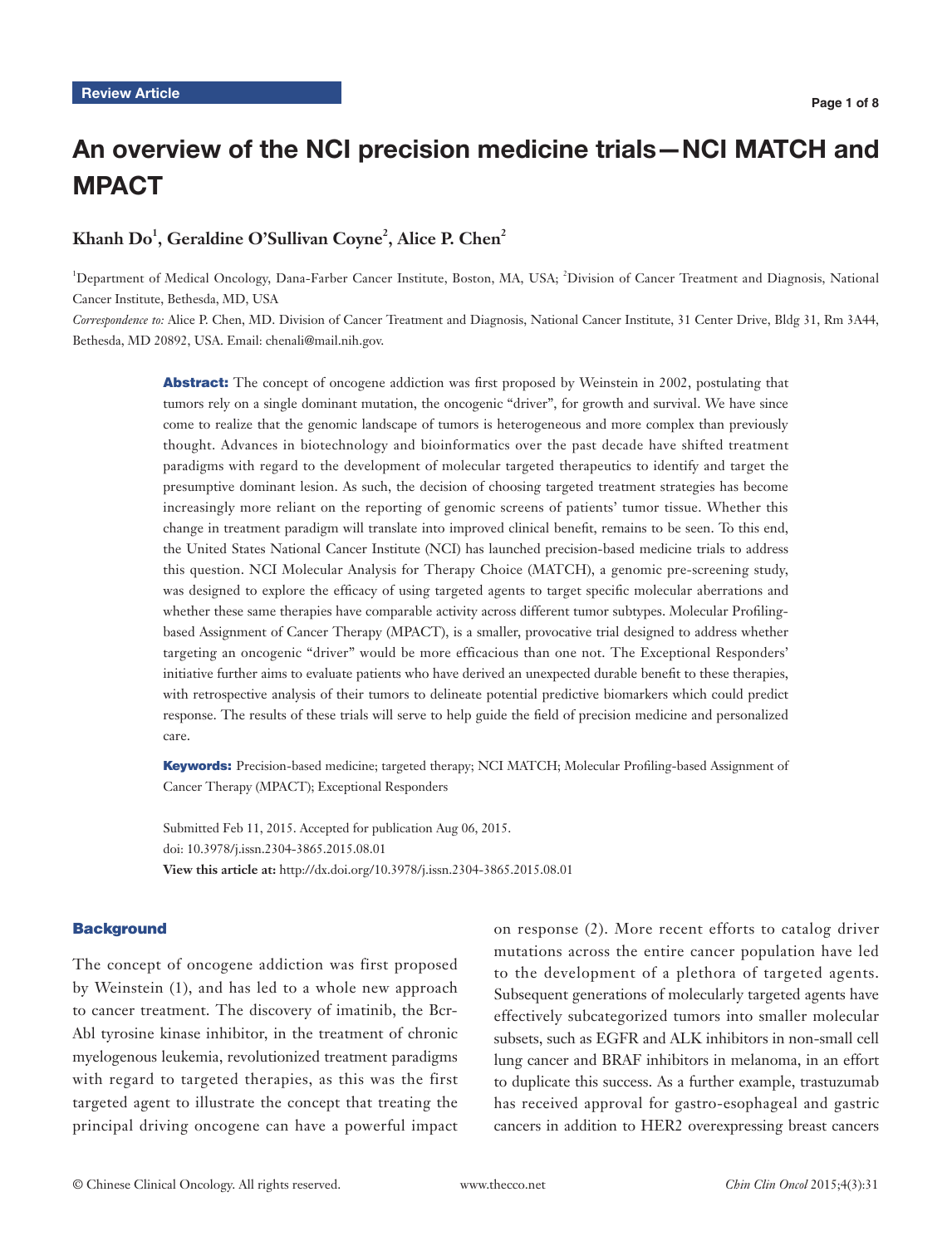#### **Page 2 of 8**

(3,4). These efforts have led to the realization that the targeting of these mutations has the potential to transcend tumor histologies, effectively categorizing tumors based on the molecular signature.

Recent advances in biotechnology and bioinformatics over the past decade have led to a greater appreciation for the heterogeneity of tumors and the complex signaling pathways involved in the resistance to treatment. This complexity requires a network-based streamlined approach to the interpretation of data generated from a profile of the tumor. The current challenge of clinical trial design is focused upon the identification of molecular alterations in tumors and the selection for those patients who would be most likely to benefit from a particular targeted therapy. The Division of Cancer Diagnosis and Treatment of the United States National Cancer Institute (NCI) has accepted this challenge and is presently engaged in several trials dedicated to precision-based medicine (http://dctd.cancer. gov/MajorInitiatives/NCI-sponsored\_trials\_in\_precision\_ medicine.htm). The NCI Molecular Analysis for Therapy Choice (MATCH), Molecular Profiling-based Assignment of Cancer Therapy (MPACT), and Exceptional Responders study are among these trials.

# NCI MATCH trial

The NCI MATCH trial was initiated as a broad-based genomic pre-screening study to assign patients whose tumors harbor specific molecular aberrations to relevant targeted treatments, without regards to tumor histology type. This trial aims to establish whether patients with tumor mutations, amplifications or translocations of interest are likely to derive clinical benefit if treated with agents targeting that specific molecular change in a one stage single-arm design. To provide the greatest opportunity to patients, this trial will cover a large range of mutations with matching options. In order to design such a complex trial, a panel of experts in developmental therapeutics, clinical trial design, genetic sequencing, molecular oncology, informatics, and statistics were consulted to develop an algorithm that would define clinical action based on genetic variants reported in the genes of interest. The structure of the study involves a master protocol to ensure the common elements of the subprotocols remain consistent across the arms. This study is additionally designed with the flexibility to open and close arms under the umbrella of the master protocol, with each arm treated as a separate phase 2 trial.

To ensure for adequate patient enrollment, the trial

will be run through the NCI National Clinical Trials Network (NCTN) and NCI Community Oncology Research Program (NCORP). NCORP will help bring this nationwide study to patients treated in the community setting and increase accessibility to patients. The ECOG-ACRIN group will coordinate the trial for the NCTN, with broad representation through having separate principal investigators for each of the sub-protocols, each representing the different groups within the NCTN. The large portfolio of agents needed for the success of this trial required the participation of a multitude of pharmaceutical partners. The Cancer Therapy Evaluation Program (CTEP) of the NCI assisted in the coordination and contracting of these agents. The NCI Center for Biomedical Informatics and Information Technology (CBIIT) along with members of the NCI MATCH team generated the informatics structure for this trial. Multiple committees, including Agents and Genes Working Groups, Sample and Sequencing Network Working Group, and Protocol Logistics Working Group, among others, were established to concurrently develop the multitude of components for this massive endeavor.

NCI MATCH will accrue patients with solid tumors, with disease that has progressed following at least one line of standard systemic therapy, or for whom no standard therapy exists. As this is an exploratory trial, histologies for which there is already an FDA approved indication with that agent, or that have been shown to not respond to a particular agent, will accordingly be excluded from the corresponding agent. The study is designed to assign targeted treatment based on a biopsy obtained after enrollment. Molecular changes will be the selection criterion for entry to a particular arm. The study drugs included in this trial include single agents and combinations that have either received FDA approval or are investigational agents that have achieved at least a recommended phase 2 dose.

The NCI MATCH trial will collect somatic (tumor) genomic data from all patients enrolled through a screening biopsy. As tumors sometimes accumulate additional mutations after various treatments or with continued growth and metastasis, a biopsy closest to the time of initiating treatment will be pursued in order to obtain the most reflective state of the tumor. A biopsy after progression will also be pursued, with special interest in those patients who initially responded to treatment, to assist in understanding the mechanism of resistance. The Molecular Characterization (MoCha) Laboratory of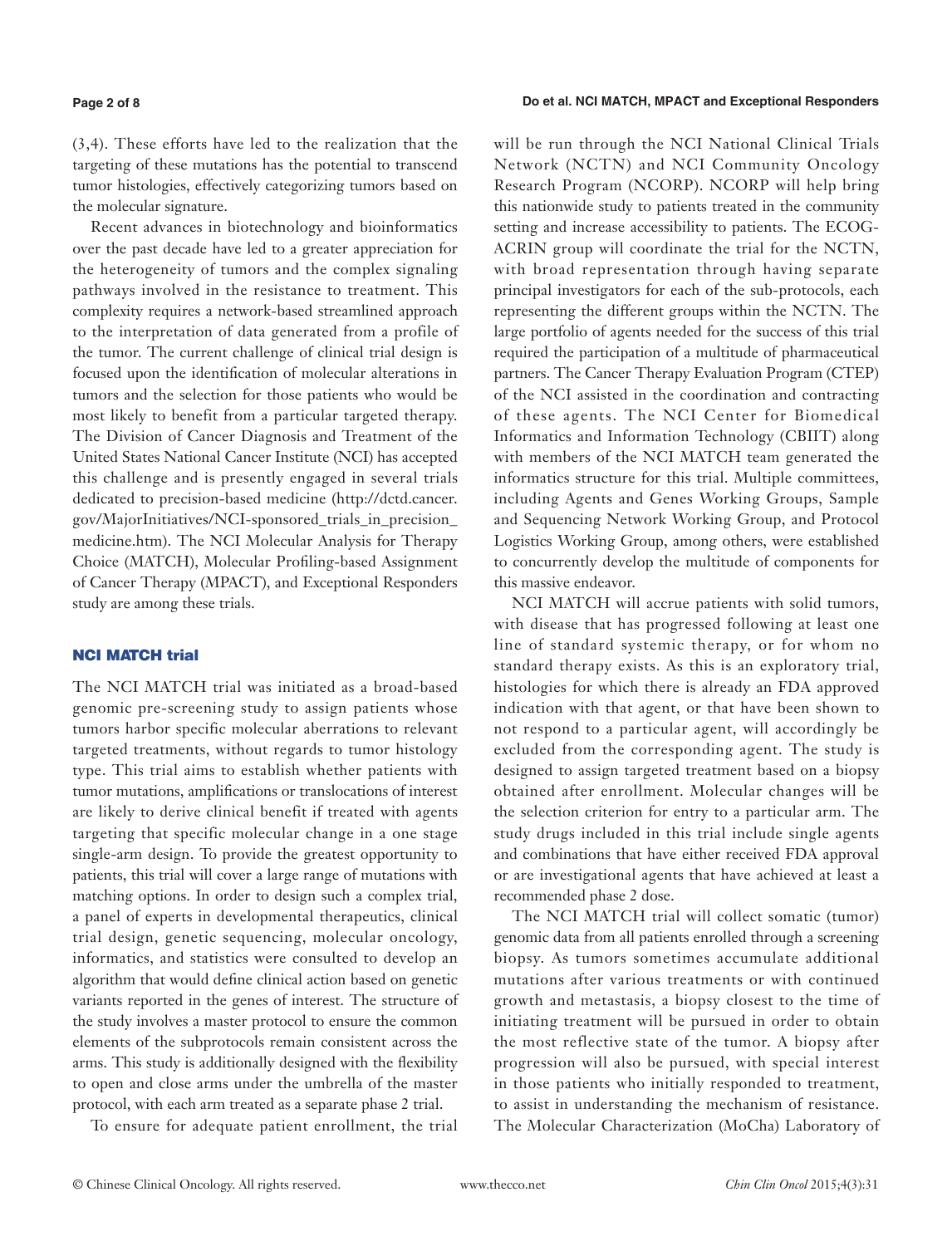

**Figure 1** NCI MATCH study design (5). MATCH, Molecular Analysis for Therapy Choice; NCI, National Cancer Institute; SD, stable disease; RECIST, Response Evaluation Criteria in Solid Tumors.

the NCI was charged with development of the assay to identify these actionable mutations. The patient's tumor biopsy will be screened for pre-defined variations in genes within a NCI MATCH CLIA-certified laboratory. The molecular profiling assays will include large-scale parallel tumor sequencing (next generation sequencing) strategies, including a targeted Ampliseq panel as well as other molecular assays such as immunohistochemistry (IHC). The selection of treatment will be rule-based and will be applied by a rigorously validated informatics system to derive a tentative treatment assignment. If a patient is ineligible for the original assigned treatment arm because of a predefined clinical ineligibility criterion, and patient's tumor harbors additional abnormalities for which treatments are available on the study, the system algorithm will continue to provide assignments until all available options are exhausted (*Figure 1*).

On this trial only malignant tissue will be screened. As such, definitive abnormalities in germline tissues (heritable diseases) cannot be identified with any certainty. Due

to the concern that some of the genes tested may be of germline origin, a committee of multidisciplinary experts (genetics, oncology, bioethicists, patient advocates) was formed to address this ethical concern. Currently, findings will be communicated to the treating clinician with the recommendation to consider germline testing if clinical and/or family history is consistent with the presence of such an inheritable germline mutation. In many cases the medical significance of genetic variants are unknown (6,7). With the changing field of genomics, a steering committee has been tasked with monitoring the changing landscape.

This study affords a unique opportunity to collect information about the prevalence of mutations, translocations and amplifications in genes associated with cancer, and how these tumors respond to targeted therapy in the treatment-refractory tumor setting. DNA variants and changes in RNA expression from tumors collected at the point of progression on treatment is anticipated to illuminate resistance mechanisms that will inform subsequent studies and improve upon patient outcomes.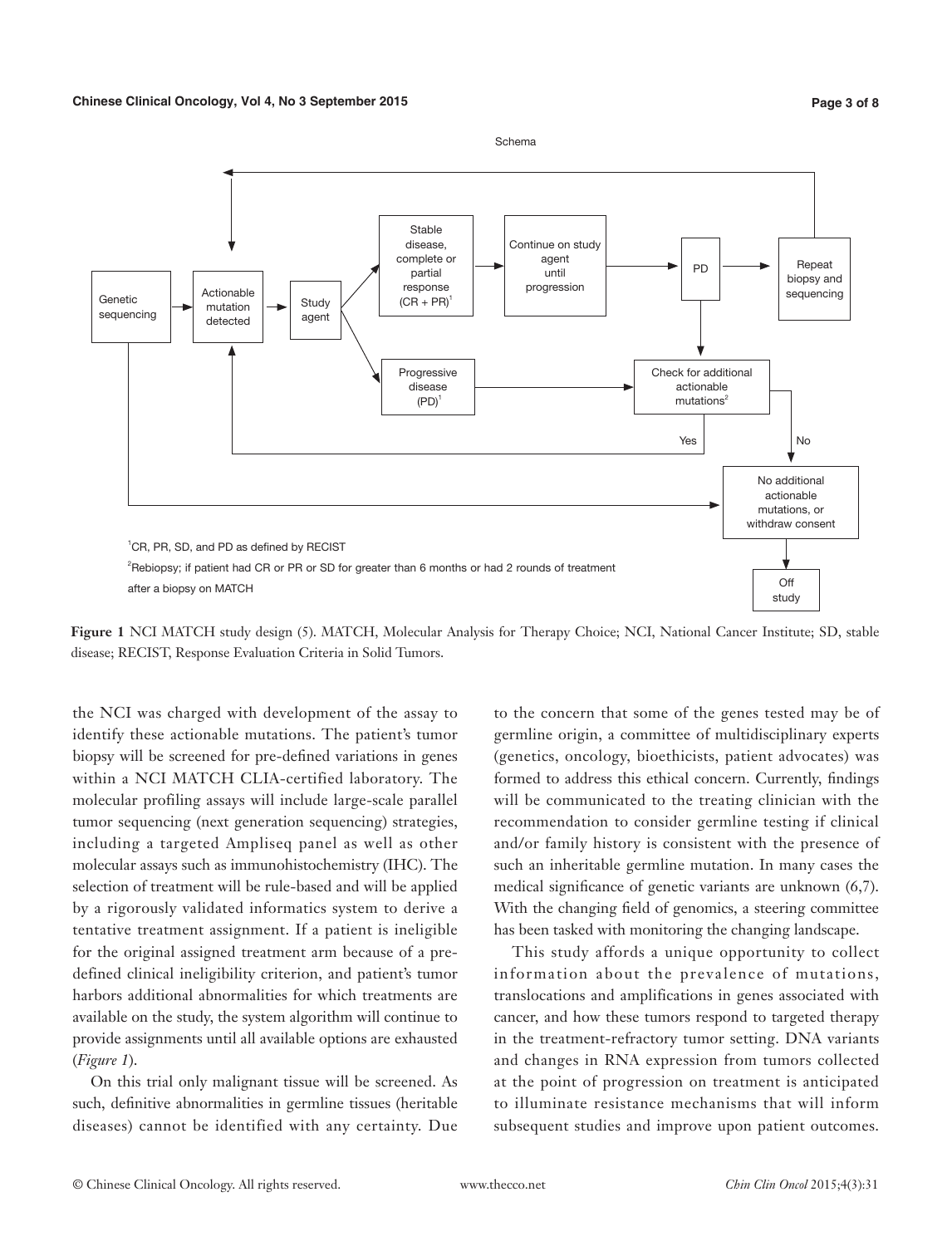

**Figure 2** MPACT pathway (5). MPACT, Molecular Profiling-based Assignment of Cancer Therapy; COSMIC, the Catalogue of Somatic Mutations in Cancer.

NCI MATCH has opened in August 2015.

# MPACT trial

MPACT was designed to address the question of whether targeting an oncogenic driver would be more efficacious than not targeting the mutation. This pilot trial aims to establish whether advanced cancer patients who have exhausted all standard treatment options with proven benefit and have tumor harboring mutations in one of three main genetic pathways (DNA repair, PI3K, or RAS/RAF/ MEK) are more likely to derive clinical benefit if treated with agents targeting that pathway than if treated with agents targeting one of the other pathways not identified to be dysregulated within the tumor. The agents administered in this trial are at recommended phase 2 dosing schedules. Currently the trial involves three pathways and four treatment arms (*Figure 2*): (I) veliparib (PARP inhibitor) with temozolomide for defects in the DNA repair pathway; (II) AZD-1775 (Wee1 inhibitor) plus carboplatin for defects in DNA repair pathway; (III) everolimus (mTOR inhibitor) for mutations in the PI3K pathway; or (IV) trametinib DMSO (MEK inhibitor) for mutations in the

RAS/RAF/MEK pathway. Because of known benefits of BRAF inhibitor in melanoma and PARP inhibitors in *BRCA* ovarian cancer patients, these selected exclusions were built into the trial. The patients may remain eligible to be screened but will only be eligible to receive any of the study treatments if they have other actionable mutations.

Similar to NCI MATCH, patients undergo tumor biopsies at the time of enrollment with the tumor sequenced in a CLIA-certified lab for actionable mutations. Distinct from NCI MATCH, patients for whom an actionable mutation is detected undergo a 2:1 randomization to one of two arms based on results of molecular profiling analysis (*Figure 3*) where the investigator and patients are blinded to the molecular target. Patients randomized to the treatment arm would receive drug or drug combinations designed to target the identified genetic mutation. Patients randomized to Arm B would receive drug or drug combinations not prospectively identified to target the identified mutation. Patients in whom no actionable mutations are identified in one of the three pathways (DNA repair, PI3K, or RAS/RAF/MEK) would be deemed ineligible for further treatment. Patients who have been treated and subsequently progress on their respective treatment arm will have their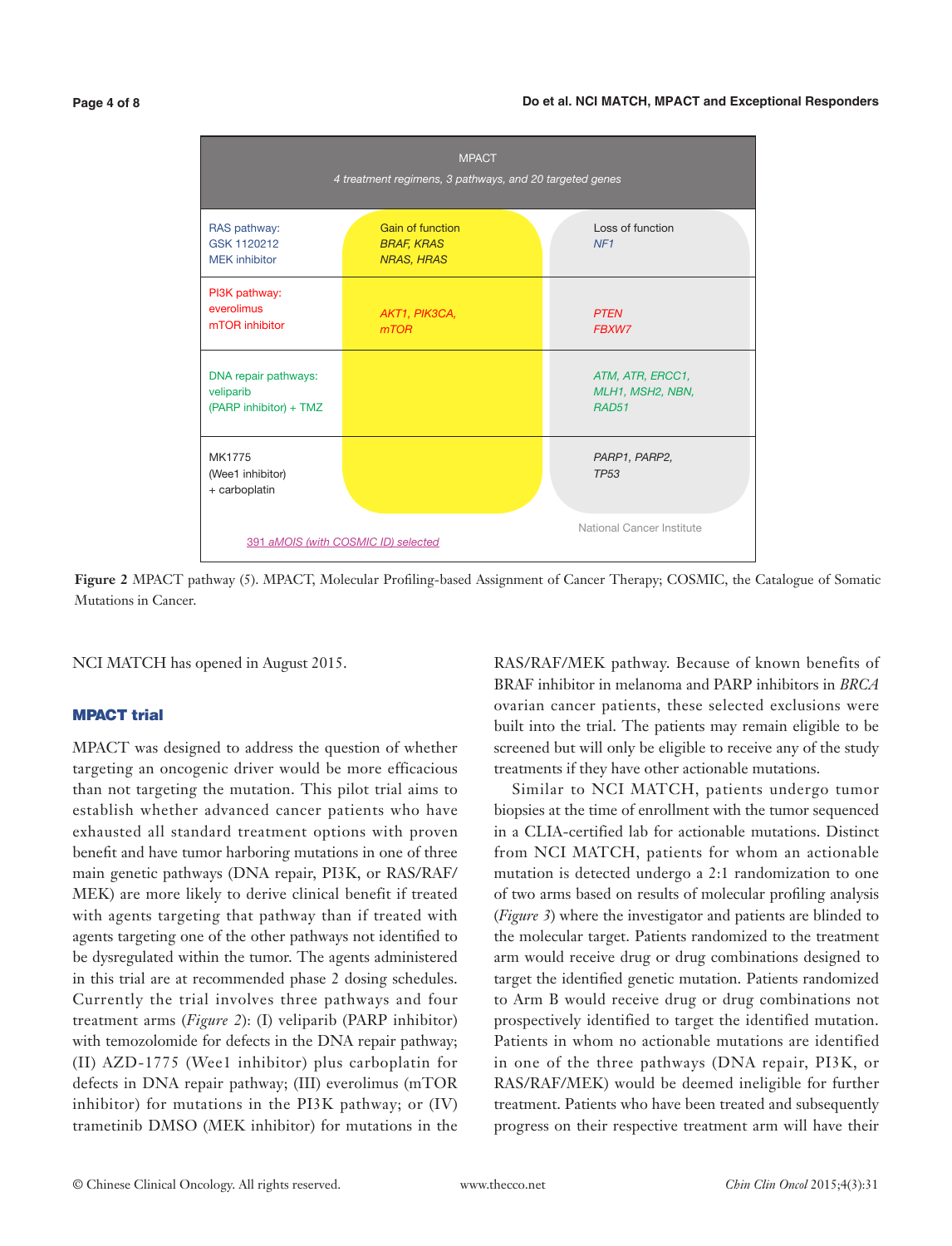

**Figure 3** MPACT study design (5). MPACT, Molecular Profiling-based Assignment of Cancer Therapy.

molecular profiling analysis unblinded and are permitted to crossover to the treatment arm if originally assigned to the control arm. Similar to NCI MATCH, emphasis is placed on repeat biopsy at time of progression to further understand the resistance mechanisms and whether exposure to targeted agents may have created a selection pressure for the acquisition of new lesions. Given the relative frequencies of mutations in the pathways of interest in this study, approximately 700 patients will be enrolled to acquire 180 evaluable patients with the initial four arms, assuming the population screened is similar between the treatment arm and the control arm. This trial is also designed to have flexibility with regard to the addition of new pathways/treatment arms. The endpoint of the study will compare the response rate [complete response (CR) + partial response (PR)] and/or 4-month progressionfree-survival of the treatment arm versus the control arm. MPACT is currently open in the Developmental Therapeutics Clinic, NCI but will be available at other sites through the NCI-sponsored Experimental Therapeutics Clinical Trials Network (ETCTN) in the near future.

The backbone of both these precision-based medicine trials is heavily dependent upon having an accurate, reliable,

and rapid molecular assay for the identification of actionable mutations. For MPACT, genetic sequencing will be performed in the CLIA-certified MoCha at the Frederick National Laboratory for Cancer Research (FNLCR). The genetic variants to be assessed and treatment algorithms have been prospectively defined to allow for assignment of specific treatment arms on study. For MPACT, 20 genes were selected for the initial analysis panel based on several criteria: (I) the biological pathway(s) affected by the targeted therapy were examined (pathways: RAS/RAF/ MEK signaling pathway, PI3K/AKT pathway and DNA repair pathways; (II) genes within these pathways were selected based on demonstrating a minimum frequency (5%) of somatic variants as listed in the Catalogue of Somatic Mutations in Cancer (COSMIC) database; (III) genes known to modulate the targets of the study drugs; (IV) a Molecular Tumor Board review of the preclinical and clinical literature for the selection. A variety of specimen and assay quality checks are built into the assay process.

As the selection of treatment arm is rule-based, an informatics system, called GeneMed was designed to streamline the annotation of sequencing data, facilitate the review of variant mutations, and aid the identification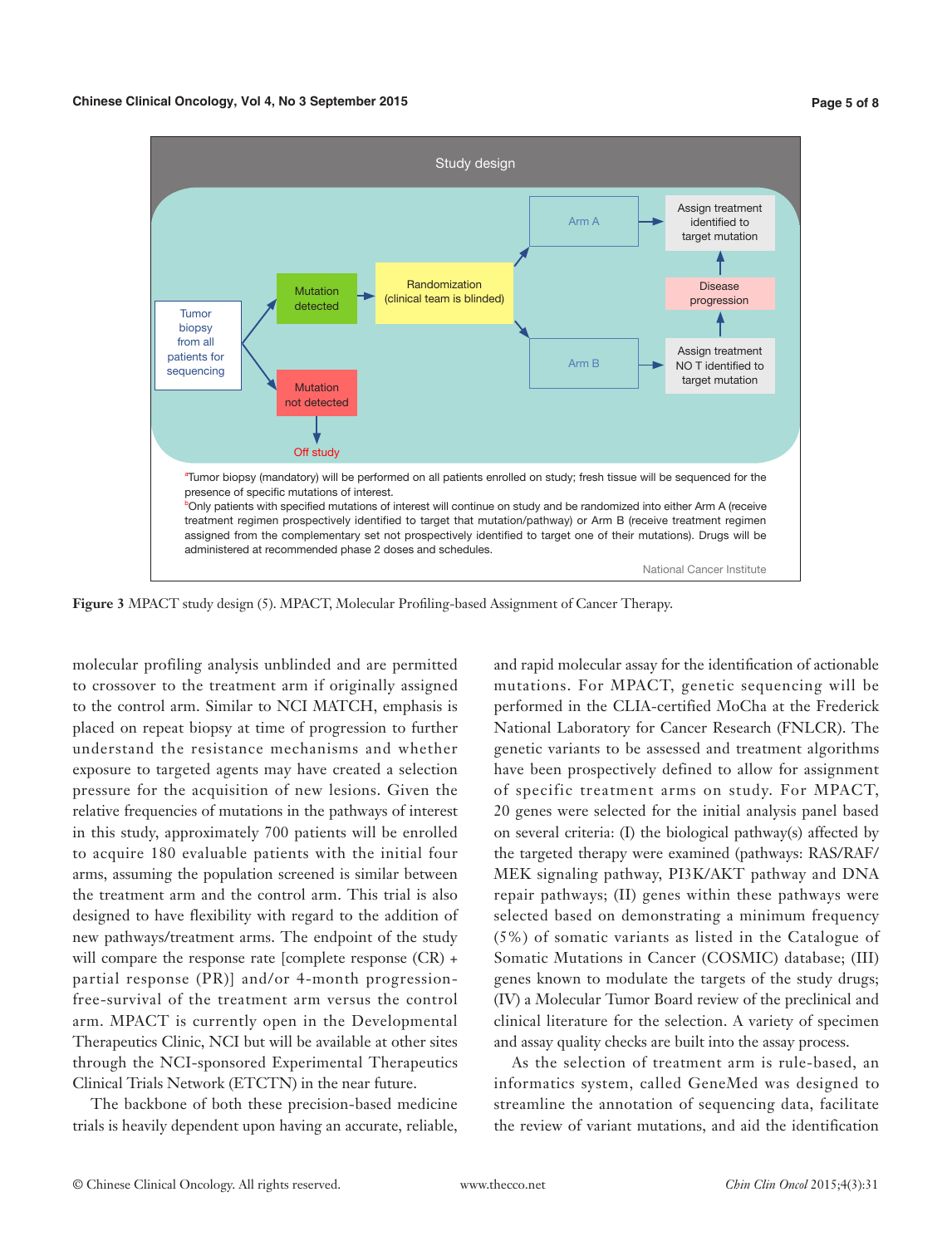#### **Page 6 of 8**

#### **Do et al. NCI MATCH, MPACT and Exceptional Responders**

**Table 1** Definition of exceptional response

Exceptional Responders are patients who meet the following criteria

CR to a regimen in which CR is expected in <10% of similarly treated patients

PR >6 months in a regimen in which PRs >6 months are expected in <10% of patients with similar disease treated with same or similar regimen

CR or PR of unusual duration, such that the internal review committee considers it to be an exceptional response

### Examples below

PR of duration >3x the median expected PR duration (in cases where PR is expected in >10% of patients with the same disease treated with the same regimen)

CR of duration >3x the median expected CR duration (in cases where CR may be seen in >10% of patients with same disease treated with same regimen)

The observed duration of CR (or PR) is longer than expected for 90% of patients with same disease treated with same regimen

CR, complete response; PR, partial response.

of the actionable mutation. The results from the assay are processed based on predefined rules, and a treatment selection is assigned. If patient has two actionable mutations, the decision of which mutation will determine treatment selection is also rule-based.

## Exceptional Responder

Despite best efforts, the majority of single agent antineoplastic drugs that enter phase 1 and 2 clinical trials ultimately fail to demonstrate sufficient efficacy to support further development. In rare exceptions, however, one or two patients achieve a significant response to the therapy or derive unexpected long-term benefit on these trials. These small subsets of responders from these otherwise "failed" trials/treatments may hold the key to insight in tumor biology and the identification of the molecular markers that predict for response to treatment. In support of this approach, several case reports have highlighted these "Exceptional Responders". As an example, a urothelial cancer patient with a TSC1 and NF2 mutation achieved a durable CR to everolimus in a phase 2 trial that had failed to meet its phase 2 endpoint (8). Alterations in these genes were known to be associated with mTORC dependence in preclinical studies. The authors sequenced 13 additional patients with bladder cancer who had received everolimus, and found that 4 of 5 patients with TSC1 mutations had tumor shrinkage, whereas those without the mutation did not. A second patient with urothelial cancer, identified to have a novel mTOR mutation by whole exome sequencing, also had a CR to the combination of everolimus and pazopanib (9). These reports, as well as others in the literature, suggest that a search for elusive molecular targets in responders as a means to enrich studies for those patients most likely to benefit from any particular treatment holds promise for a more successful drug trial. The ability to identify molecular markers that are able to predict a clinical response in any particular subsets of patients will provide the tools necessary to conduct further studies consistent with the principles of precision medicine and allow for more rapid development of novel strategies.

The Exceptional Responders initiative aims to establish a repository of information on tumor biology based on data collected from these unique responders. The success of this endeavor depends upon having accurate and reliable demographics, clinical history, and response data for patients who have been treated, adequate tissue for analysis, robust analytical techniques/platforms, and appropriate bioinformatics/biostatistical tools. The Exceptional Responders project will collect tissues from patients who fit the definition of Exceptional Responders (*Table 1*) and use whole exome sequencing, and/or targeted NGS assay deep sequencing for full genomic analysis of patient tumors. If sufficient material is available, further exploration with additional analyses [e.g., whole genome sequencing, messenger RNA (mRNA)-sequencing, micro RNA (miRNA) sequencing, promoter methylation analysis, single nucleotide polymorphism (SNP) analysis, etc] will be performed. All data will be de-identified and placed in a controlled-access database to serve as a repository of information to allow investigators to mine data and design and build clinical trials around this information, based on molecular features predictive of benefit to a particular drug or drug class.

#### Factors to consider

The essential factors for the success of these NCI precisionbased medicine trials bring to light fundamental issues inherent in transformative clinical trial design. The data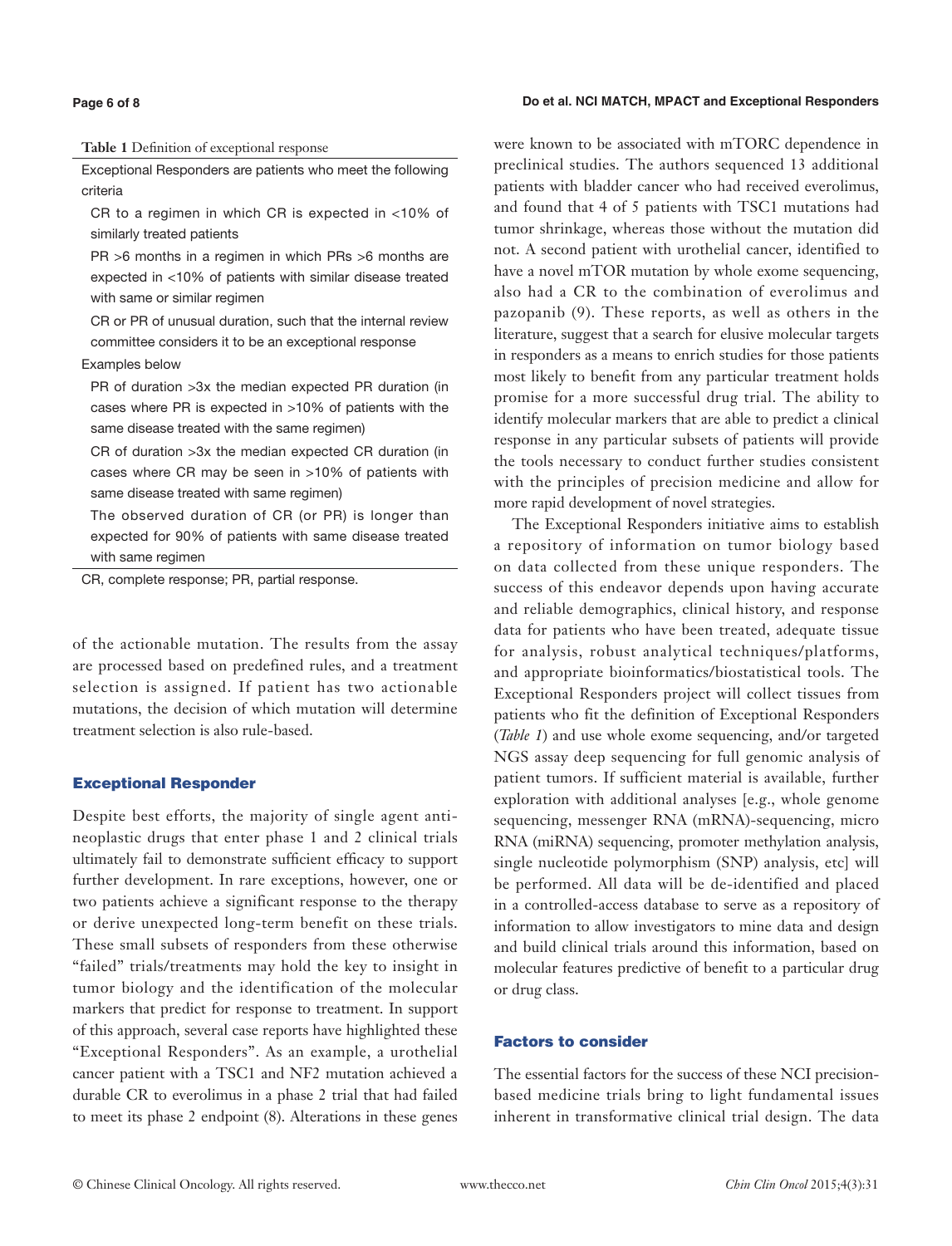#### **Chinese Clinical Oncology, Vol 4, No 3 September 2015**

generated from these trials have to be interpreted with certain assumptions: (I) target engagement by the selected agent has been confirmed either preclinically or clinically even in best of circumstances, errors have been made especially in early development. One glaring example is that of iniparib, which failed to inhibit poly (ADP-ribose) polymerase *in vitro*, though this was not discovered until it had gone through phase 3 clinical development (10); (II) the assay used has been validated, confirmed to be reliable for the target, and transferable across sites guidelines and standard operating procedures must be in place to ensure that biospecimen collection, storage, and processing meet quality standards for further sequencing and that regardless of where the specimen is handled, the same result can be expected. As an example, the lack of these institutional standards delayed initiation of the Cancer Genome Atlas initiative (11); (III) biopsy material obtained is representative of the entire tumor and metastatic site(s) while driver mutations likely represent a significant portion of the existing tumor, tumor heterogeneity is a well-known challenge in the design of molecular targeted clinical trials. Even strategies such as serial tumor biopsies cannot completely eliminate this as a factor in the interpretation of data. Future development of circulating tumor cells or circulating DNA may help to further delineate driver mutations from those of bystander mutations. Radiographic record of biopsy sites may improve understanding of tumor heterogeneity; (IV) there is an available therapy for the target of interest—selection of the most reasonable agent for a specific target can sometimes be limited due to factors such as drug availability, ease of administration, or proven ability to combine with established agents in a particular clinical setting. Limitations in therapeutic options can further be complicated in situations of variants of unknown significance where benefit has not yet been confirmed.

The results of both NCI MATCH and MPACT will be informative and provide opportunities for further investigation. Though NCI MATCH's primary endpoint is response rate, it is exploratory in nature. With a mix of histologies, including those of rare tumors, any response could provide interesting leads. How these leads will be explored and confirmed is not currently established. The strength of MPACT is heavily dependent upon accurate selection of the driver mutation in order to focus exploration of a particular pathway. Both trials contain multiple arms with small number of patients designed not as definitive trials but more as exploratory trials in order to guide further exploration of both tumor and pathways.

#### Conclusions

Advances in biotechnology and bioinformatics over the past decade have allowed for molecular characterization of patient tumors, opening opportunities for the development of tailored therapeutics based on characterization of a patient's tumor. The Precision Medicine Initiative is a priority for the NCI, and was recently noted during President Obama's 2014 State of the Union address (12). Currently the NCI is sponsoring several trials strategized to test the benefit of targeted therapy. NCI MATCH, MPACT and Exceptional Responder initiative are among these trials. Others including lung MAP and ALCHEMIST will be discussed by others in this journal. The results of the Exceptional Responders initiative in particular will be central to the identification of molecular features of tumors that would predict for response to a particular drug or class of drugs. For many currently standard chemotherapy drugs or regimens, the exact mechanism of action may not be known, and thus Exceptional Responders to such regimens may provide critical new data. The information obtained from this trial will be made available to investigators in a database that can be shared, built upon, and further mined. The NCI MATCH trial will evaluate these targets and whether they behave similarly across histologic subtypes. The provocative MPACT trial further seeks to address the larger question of the importance of targeting "actionable mutations" with targeted agents, and whether this will translate into meaningful clinical benefit above that achieved by current treatments.

The premise of both the NCI MATCH and MPACT trials relies heavily on the precision and accuracy of molecular tumor characterization techniques to find the target. Predefined rules allow for the elimination of bias from the selection process and allow for rapid decisionmaking once molecular targets are identified. Both trials also require a reliable informatics system to process the results of the assay and output of treatment selection. From a patient aspect, this process must additionally be sufficiently rapid to provide meaningful treatment options for patients willing to undergo biopsy and remain untreated while awaiting results. Additionally, with the continuing explosion of genomic data being generated, this cannot be a static process. The structure of these trials allows for flexibility with these changing data, allowing for addition of new variants and targets, and the removal of ineffective ones. By building in biopsies at the point of progression, these trials will also allow for a broader understanding of